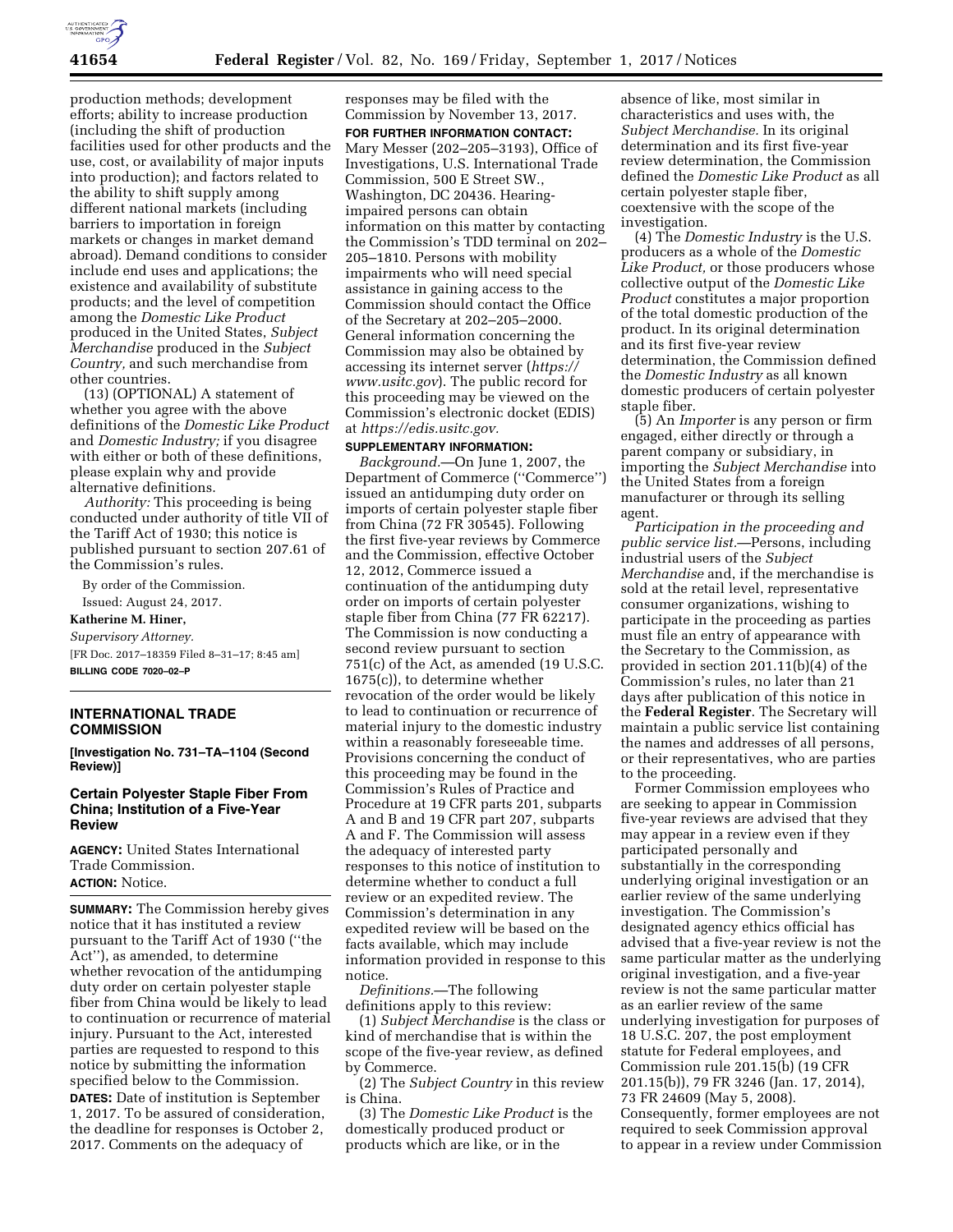rule 19 CFR 201.15, even if the corresponding underlying original investigation or an earlier review of the same underlying investigation was pending when they were Commission employees. For further ethics advice on this matter, contact Charles Smith, Deputy Agency Ethics Official, at 202– 205–3408.

*Limited disclosure of business proprietary information (BPI) under an administrative protective order (APO) and APO service list.*—Pursuant to section 207.7(a) of the Commission's rules, the Secretary will make BPI submitted in this proceeding available to authorized applicants under the APO issued in the proceeding, provided that the application is made no later than 21 days after publication of this notice in the **Federal Register**. Authorized applicants must represent interested parties, as defined in 19 U.S.C. 1677(9), who are parties to the proceeding. A separate service list will be maintained by the Secretary for those parties authorized to receive BPI under the APO.

*Certification.*—Pursuant to section 207.3 of the Commission's rules, any person submitting information to the Commission in connection with this proceeding must certify that the information is accurate and complete to the best of the submitter's knowledge. In making the certification, the submitter will acknowledge that information submitted in response to this request for information and throughout this proceeding or other proceeding may be disclosed to and used: (i) By the Commission, its employees and Offices, and contract personnel (a) for developing or maintaining the records of this or a related proceeding, or (b) in internal investigations, audits, reviews, and evaluations relating to the programs, personnel, and operations of the Commission including under 5 U.S.C. Appendix 3; or (ii) by U.S. government employees and contract personnel, solely for cybersecurity purposes. All contract personnel will sign appropriate nondisclosure agreements.

*Written submissions.*—Pursuant to section 207.61 of the Commission's rules, each interested party response to this notice must provide the information specified below. The deadline for filing such responses is October 2, 2017. Pursuant to section 207.62(b) of the Commission's rules, eligible parties (as specified in Commission rule 207.62(b)(1)) may also file comments concerning the adequacy of responses to the notice of institution and whether the Commission should conduct an expedited or full review. The deadline

for filing such comments is November 13, 2017. All written submissions must conform with the provisions of section 201.8 of the Commission's rules; any submissions that contain BPI must also conform with the requirements of sections 201.6, 207.3, and 207.7 of the Commission's rules. The Commission's Handbook on E-Filing, available on the Commission's Web site at *[https://www.](https://www.usitc.gov/secretary/documents/handbook_on_filing_procedures.pdf) [usitc.gov/secretary/documents/](https://www.usitc.gov/secretary/documents/handbook_on_filing_procedures.pdf)  handbook*\_*on*\_*filing*\_*[procedures.pdf,](https://www.usitc.gov/secretary/documents/handbook_on_filing_procedures.pdf)*  elaborates upon the Commission's rules with respect to electronic filing. Also, in accordance with sections 201.16(c) and 207.3 of the Commission's rules, each document filed by a party to the proceeding must be served on all other parties to the proceeding (as identified by either the public or APO service list as appropriate), and a certificate of service must accompany the document (if you are not a party to the proceeding you do not need to serve your response).

No response to this request for information is required if a currently valid Office of Management and Budget (''OMB'') number is not displayed; the OMB number is 3117 0016/USITC No. 17–5–394, expiration date June 30, 2020. Public reporting burden for the request is estimated to average 15 hours per response. Please send comments regarding the accuracy of this burden estimate to the Office of Investigations, U.S. International Trade Commission, 500 E Street SW., Washington, DC 20436.

*Inability to provide requested information.*—Pursuant to section 207.61(c) of the Commission's rules, any interested party that cannot furnish the information requested by this notice in the requested form and manner shall notify the Commission at the earliest possible time, provide a full explanation of why it cannot provide the requested information, and indicate alternative forms in which it can provide equivalent information. If an interested party does not provide this notification (or the Commission finds the explanation provided in the notification inadequate) and fails to provide a complete response to this notice, the Commission may take an adverse inference against the party pursuant to section 776(b) of the Act (19 U.S.C. 1677e(b)) in making its determination in the review.

## **INFORMATION TO BE PROVIDED IN RESPONSE TO THIS NOTICE OF INSTITUTION:** As used below, the term ''firm'' includes any related firms.

(1) The name and address of your firm or entity (including World Wide Web address) and name, telephone number,

fax number, and Email address of the certifying official.

(2) A statement indicating whether your firm/entity is an interested party under 19 U.S.C. 1677(9) and if so, how, including whether your firm/entity is a U.S. producer of the *Domestic Like Product,* a U.S. union or worker group, a U.S. importer of the *Subject Merchandi*se, a foreign producer or exporter of the *Subject Merchandise,* a U.S. or foreign trade or business association (a majority of whose members are interested parties under the statute), or another interested party (including an explanation). If you are a union/worker group or trade/business association, identify the firms in which your workers are employed or which are members of your association.

(3) A statement indicating whether your firm/entity is willing to participate in this proceeding by providing information requested by the Commission.

(4) A statement of the likely effects of the revocation of the antidumping duty order on the *Domestic Industry* in general and/or your firm/entity specifically. In your response, please discuss the various factors specified in section 752(a) of the Act (19 U.S.C. 1675a(a)) including the likely volume of subject imports, likely price effects of subject imports, and likely impact of imports of *Subject Merchandise* on the *Domestic Industry.* 

(5) A list of all known and currently operating U.S. producers of the *Domestic Like Product.* Identify any known related parties and the nature of the relationship as defined in section 771(4)(B) of the Act (19 U.S.C. 1677(4)(B)).

(6) A list of all known and currently operating U.S. importers of the *Subject Merchandise* and producers of the *Subject Merchandise* in each *Subject Country* that currently export or have exported *Subject Merchandise* to the United States or other countries after 2011.

(7) A list of 3–5 leading purchasers in the U.S. market for the *Domestic Like Product* and the *Subject Merchandise*  (including street address, World Wide Web address, and the name, telephone number, fax number, and Email address of a responsible official at each firm).

(8) A list of known sources of information on national or regional prices for the *Domestic Like Product* or the *Subject Merchandise* in the U.S. or other markets.

(9) If you are a U.S. producer of the *Domestic Like Product,* provide the following information on your firm's operations on that product during calendar year 2016, except as noted